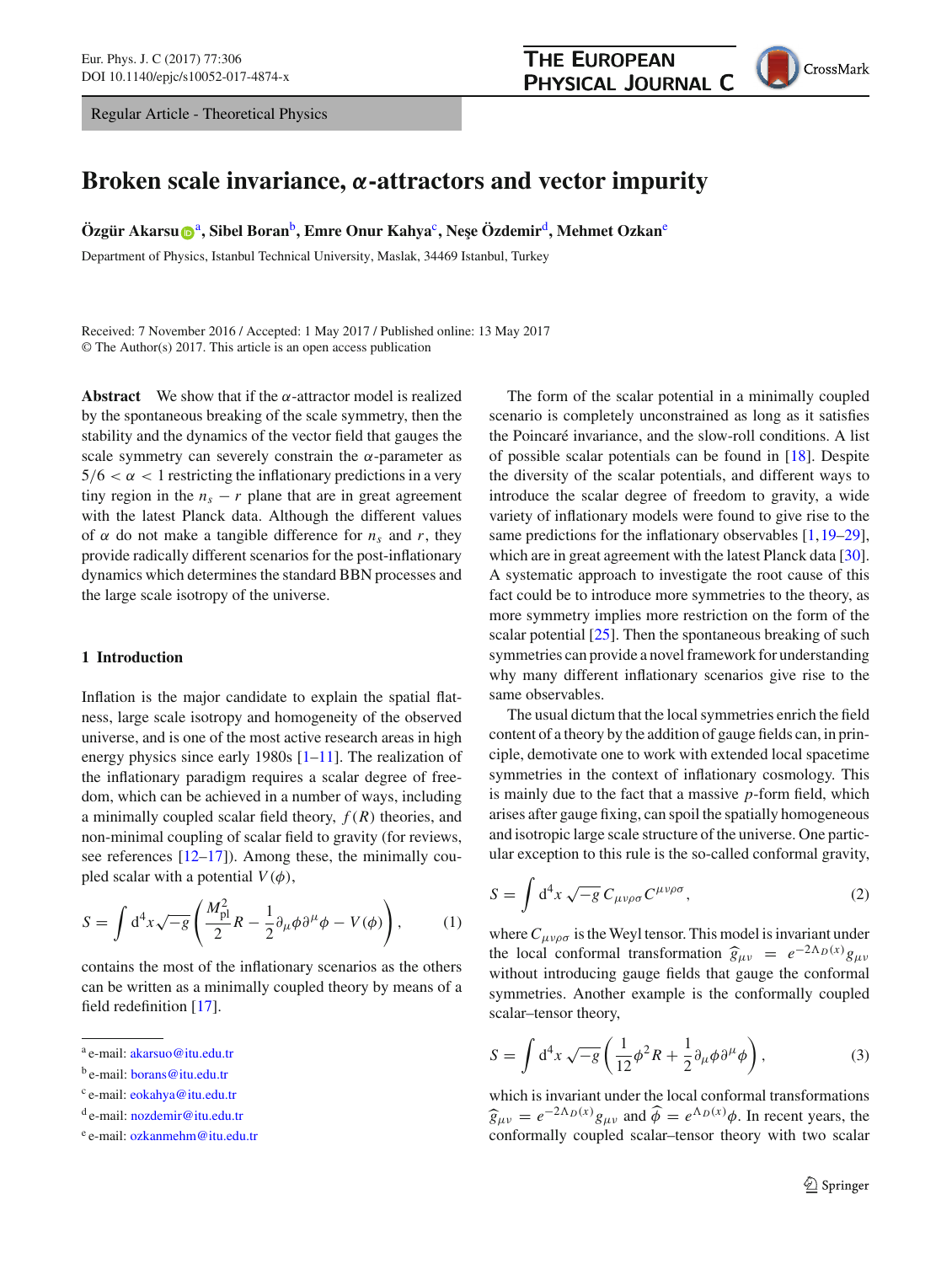fields has been widely used in inflationary cosmology as the backbone of the superconformal  $\alpha$ -attractor program [\[28](#page-8-9)]. When the local superconformal symmetries are fixed, the bosonic part of the  $\alpha$ -attractors are given by the Einstein– Hilbert action with a canonical scalar  $\varphi$ , and a scalar potential

$$
V(\varphi) = f\left(\tanh\frac{\varphi}{\sqrt{6\alpha}M_{\text{pl}}}\right),\tag{4}
$$

where  $\alpha$  is inversely proportional to the curvature of the Käh-ler manifold [\[28\]](#page-8-9). For  $\alpha \lesssim 1$ , and  $N \gg 1$ , with N being the number of e-foldings, the model provides a universal attractor regime  $[25]$  with predictions for the spectral index  $n_s$  and the tensor to scalar ratio  $r$  [\[28\]](#page-8-9),

$$
n_s = 1 - \frac{2}{N}, \quad r = \frac{12\alpha}{N^2},\tag{5}
$$

which reduces to the predictions of the aforementioned inflationary models for  $\alpha = 1$  and is favored by the Planck data [\[30](#page-8-7)].

The  $\alpha$ -attractors lead to inflationary predictions that per-fectly fits to the latest Planck data [\[30\]](#page-8-7) for a wide range of  $\alpha$ . In the context of superconformal  $\alpha$ -attractors, the  $\alpha$  parameter is a measure of the curvature of the inflaton Kähler manifold  $[28]$ . The  $\alpha$  parameter also appears in other contexts such as the auxiliary vector modification  $[31]$  $[31]$ , string field theory approach [\[32](#page-8-11)], spacetime with vector distortion [\[33,](#page-8-12)[34\]](#page-8-13), and scale-invariant gravity [\[35](#page-8-14)]. Especially, in the context of scale invariance, the parameter  $\alpha$  appears naturally as a quantity that measures the deviation from conformal symmetry while preserving the scale symmetry of the theory.

As mentioned, while the conformal gravity does not add extra gauge fields to the field content of the theory, the scale invariance does add a vector field that gauges the scale symmetry. Therefore, the price to pay for relaxing the conformal symmetry is the possibility of a large scale anisotropy sourced by the vector field. In this paper, our purpose is to investigate the features of the vector field that appears in the local scale-invariant setting of  $α$ -attractors. As opposed to the usual expectation that relaxing the conformal symmetry should loosen any possible constraint on  $\alpha$  that the conformal symmetry might dictate, we find that the stability of the theory in the scale symmetric setting can severely constrain  $\alpha$ , namely,  $5/6 < \alpha < 1$  for the model we introduced in this paper. Thus, although the scalar potential for the conformal and the scale-invariant  $\alpha$ -attractors are precisely the same, the dynamics of the vector field that appears in the scaleinvariant setting can be a constraining factor in the inflationary dynamics.

The paper is organized as follows. In Sect. [2,](#page-1-0) we review the basics of the local Poincaré, scale and special conformal invariance. In Sect. [3,](#page-3-0) we explicitly calculate the conserved current for the scale transformations and show that it does not vanish unless the scale invariance is enhanced to the full conformal invariance. In Sect. [4,](#page-4-0) we discuss the gauge fixing of the local scale-invariant theory, and the  $\alpha$ attractors. In Sect. [5,](#page-5-0) we discuss the consequences of the stability and dynamics of the vector field in the inflationary and post-inflationary eras. Section [6](#page-7-0) is devoted to the conclusions.

## <span id="page-1-0"></span>**2 Basics of local scale and conformal invariance**

To set the stage, we first review the consequences of the local scale and conformal invariance in gravity theories. Our treatment follows the discussions presented in [\[36\]](#page-8-15). Therefore, we refer the reader interested in a more detailed discussion of the conformal (or scale-invariant) construction of (super)gravity models to [\[36\]](#page-8-15).

Considering gravity as a gauge theory is based on the Poincaré group with the generators

$$
P_a, M_{ab}, \tag{6}
$$

and the gauge fields for these generators

$$
h_{\mu}{}^{A} \equiv \{e_{\mu}{}^{a}, \omega_{\mu}{}^{ab}\},\tag{7}
$$

where  $\mu, \nu$ ... are world vector indices and  $a, b, \ldots$  are Lorentz indices. Using the structure constants of the four dimensional Poincaré algebra  $f_{BC}^A$  and the basic rules

$$
\delta h_{\mu}{}^{A} = \partial_{\mu} \epsilon^{A} + f_{BC}{}^{A} h_{\mu}^{B} \epsilon^{C},
$$
  
\n
$$
R_{\mu\nu}{}^{A} = 2\partial_{[\mu} h_{\nu]}^{A} + f_{BC}{}^{A} h_{\mu}^{B} h_{\nu}^{C},
$$
\n(8)

we give the transformation rules for  $e_{\mu}{}^{a}$  and  $\omega_{\mu}{}^{ab}$  and the corresponding curvatures  $R_{\mu\nu}{}^a(P)$  and  $R_{\mu\nu}{}^{ab}(M)$ :

$$
\delta e_{\mu}{}^{a} = \partial_{\mu}\xi^{a} + \omega_{\mu}{}^{ab}\xi_{b} - \lambda^{ab}e_{\mu b},
$$
  
\n
$$
\delta \omega_{\mu}{}^{ab} = \partial_{\mu}\lambda^{ab} + 2\omega_{\mu c}{}^{[a}\lambda^{b]c}.
$$
\n(9)

Here  $\xi^a$  and  $\lambda^{ab}$  are the transformation parameters for  $P_a$ and *Mab*, respectively, and

<span id="page-1-1"></span>
$$
R_{\mu\nu}^a(P) = 2\partial_{[\mu}e_{\nu]}^a + 2\omega_{[\mu}^{ab}e_{\nu]b},
$$
  
\n
$$
R_{\mu\nu}^{ab}(M) = 2\partial_{[\mu}\omega_{\nu]}^{ab} + 2\omega_{[\mu}^{ac}\omega_{\nu]c}^b.
$$
\n(10)

In order to identify  $\omega_{\mu}{}^{ab}$  as the spin connection and make the vielbein  $e_{\mu}{}^{a}$  the only independent degree of freedom, we impose the curvature constraint

$$
R_{\mu\nu}{}^a(P) = 0,\t\t(11)
$$

which implies that  $\omega_{\mu}{}^{ab}$  is given in terms of the vielbein as

<span id="page-1-2"></span>
$$
\omega_{\mu}{}^{ab}(e) = 2e^{\nu[a} \partial_{[\mu} e_{\nu]}{}^{b]} - e^{\nu[a} e^{b] \sigma} e_{\mu c} \partial_{\nu} e_{\sigma}{}^{c}.
$$
 (12)

With this identification, arbitrary contractions of the curvature of the spin connection  $R_{\mu\nu}{}^{ab}(M)$  given in [\(10\)](#page-1-1) can be used to construct Poincaré invariant metric theories.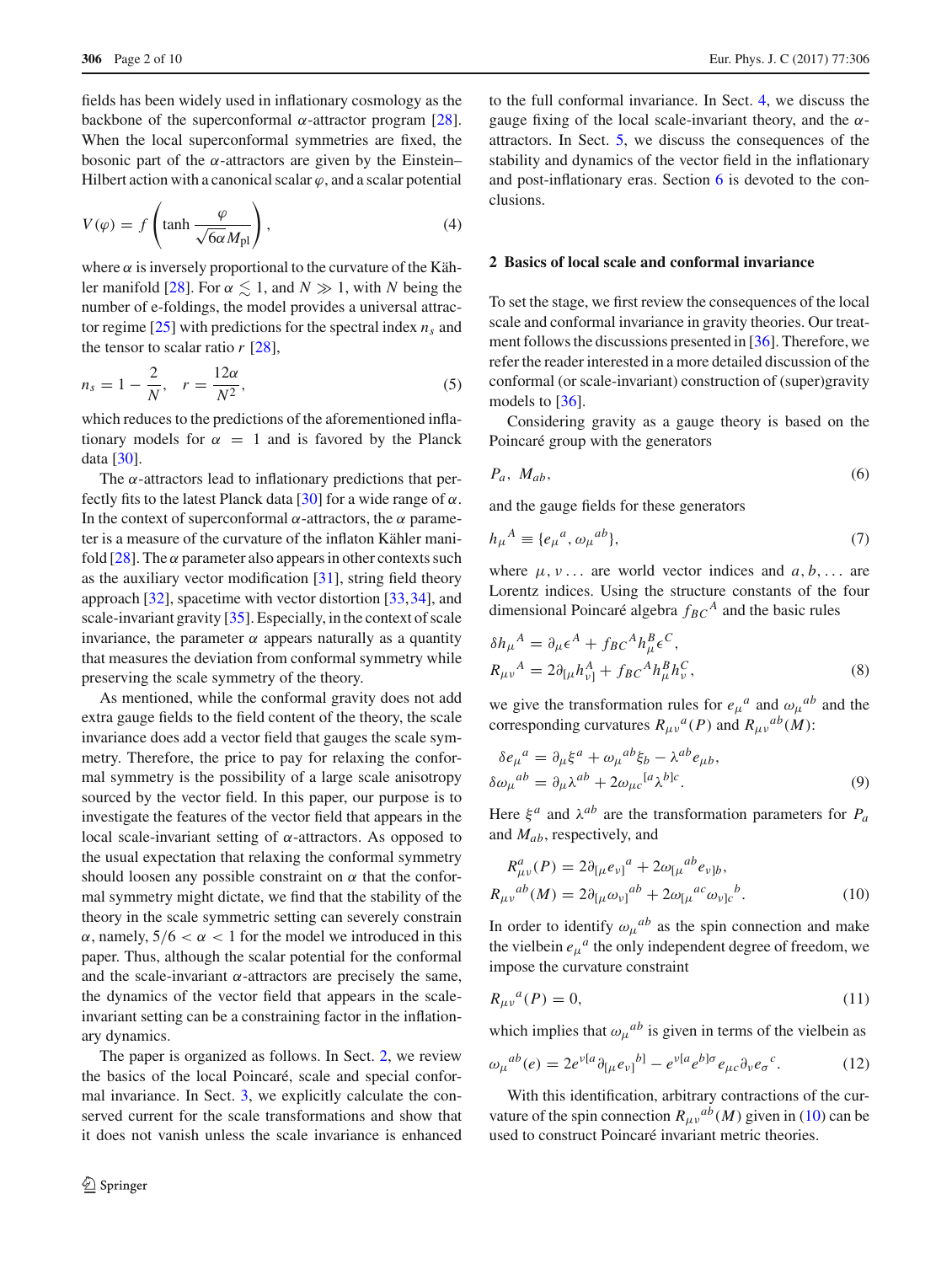When an additional local scale invariance is demanded, we can improve the Poincaré group with the scale symmetry generator *D*

$$
P_a, M_{ab}, D, \tag{13}
$$

with the corresponding gauge fields

$$
h_{\mu}{}^{A} \equiv \{e_{\mu}{}^{a}, \omega_{\mu}{}^{ab}, b_{\mu}\}.
$$
\n(14)

In this case, the transformation rules and the curvatures are given by

$$
\delta e_{\mu}{}^{a} = \partial_{\mu} \xi^{a} + \omega_{\mu}{}^{ab} \xi_{b} - \lambda^{ab} e_{\mu b} - \Lambda_{D} e_{\mu}{}^{a},
$$
  
\n
$$
\delta \omega_{\mu}{}^{ab} = \partial_{\mu} \lambda^{ab} + 2 \omega_{\mu c}{}^{[a} \lambda^{b]c},
$$
  
\n
$$
\delta b_{\mu} = \partial_{\mu} \Lambda_{D},
$$
\n(15)

where  $\Lambda_D$  is the parameter for scale transformations and

$$
R_{\mu\nu}{}^{a}(P) = 2\partial_{[\mu}e_{\nu]}{}^{a} + 2\omega_{[\mu}{}^{ab}e_{\nu]b} + 2b_{[\mu}e_{\nu]}{}^{a},
$$
  
\n
$$
R_{\mu\nu}{}^{ab}(M) = 2\partial_{[\mu}\omega_{\nu]}{}^{ab} + 2\omega_{[\mu}{}^{ac}\omega_{\nu]c}{}^{b},
$$
  
\n
$$
R_{\mu\nu}(D) = 2\partial_{[\mu}b_{\nu]}.
$$
\n(16)

Once again, in order to convert *P*-gauge transformations to general coordinate transformations, we impose the condition  $R_{\mu\nu}{}^a(P) = 0$  and identify the field  $\omega_{\mu}{}^{ab}$  as the spin connection. However, in this case, the definition of  $\omega_{\mu}{}^{ab}$  picks up a *b*<sup>μ</sup> dependent term

<span id="page-2-0"></span>
$$
\omega_{\mu}{}^{ab}(e,b) = \omega_{\mu}{}^{ab}(e) + 2e_{\mu}{}^{[a}b^{b]}, \tag{17}
$$

where  $\omega_{\mu}{}^{ab}(e)$  is as defined in [\(12\)](#page-1-2). Furthermore, the Bianchi identity on  $R_{\mu\nu}^a(P)$  now implies

$$
e_{[\rho}{}^{a}R_{\mu\nu]}(D) = R_{[\mu\nu\rho]}{}^{a}(M). \tag{18}
$$

Although the arbitrary contractions of the curvature  $R_{\mu\nu}{}^{ab}(M)$ are still Poincaré invariant, we now have to be careful with the scale invariance, i.e.,

$$
\delta_D R_{\mu\nu}{}^{ab}(M) = 0,
$$
  
\n
$$
\delta_D R_{\mu}{}^{a}(M) = \Lambda_D R_{\mu}{}^{a}(M),
$$
  
\n
$$
\delta_D R(M) = 2\Lambda_D R(M),
$$
\n(19)

where we have defined  $R_{\mu}^{a}(M) \equiv e^{\nu}{}_{b}R_{\mu\nu}^{ab}(M)$  and  $R(M) \equiv e^{\mu}{}_{a}e^{\nu}{}_{b}R_{\mu\nu}{}^{ab}(M)$ . This implies that as  $\sqrt{-g}$  transforms as  $\delta_D \sqrt{-g}$  =  $-4\Lambda_D \sqrt{-g}$ , the covariant curvature *R*(*M*) cannot itself define an invariant action unless we consider  $R(M)^2$ , or an additional scalar field  $\phi$  that transforms under scale transformations with the scaling dimension  $\omega \neq 0$ 

$$
\delta_D \phi = \omega \Lambda_D \phi. \tag{20}
$$

Therefore, setting  $\omega = 1$  a scale-invariant two-derivative version of gravity can be given as

<span id="page-2-4"></span>
$$
S_{R(M)} = \int d^4x \sqrt{-g} \phi^2 (R - 6b_\mu b^\mu - 6\nabla_\mu b^\mu), \qquad (21)
$$

where *R* is the standard Ricci scalar, and we have used the fact that

$$
R(M) = R - 6b_{\mu}b^{\mu} - 6\nabla_{\mu}b^{\mu}.
$$
 (22)

Similarly, we can introduce an action for the scalar field  $\phi$  as

<span id="page-2-3"></span>
$$
S_{\phi} = -\frac{1}{2} \int d^4x \sqrt{-g} \mathcal{D}_a \phi \mathcal{D}^a \phi, \qquad (23)
$$

where the covariant derivative  $\mathcal{D}_a \phi$  is defined by

$$
\mathcal{D}_a \phi = e^{\mu}{}_a (\partial_{\mu} \phi - b_{\mu} \phi). \tag{24}
$$

Finally, we can give an action for the vector field  $b_{\mu}$  as

<span id="page-2-5"></span>
$$
S_{b} = -\frac{1}{4} \int d^{4}x \sqrt{-g} R_{\mu\nu}(D) R^{\mu\nu}(D). \qquad (25)
$$

When the symmetries are extended to the full conformal group, we include the generator of the special conformal symmetry; thus, the generators are given by

$$
P_a, M_{ab}, D, K_a,
$$
\n<sup>(26)</sup>

with the corresponding gauge fields

$$
h_{\mu}{}^{A} \equiv \{e_{\mu}{}^{a}, \omega_{\mu}{}^{ab}, b_{\mu}, f_{\mu}{}^{a}\}.
$$
 (27)

In this case, the transformation rules and the curvatures are given by

<span id="page-2-2"></span>
$$
\delta e_{\mu}{}^{a} = \partial_{\mu}\xi^{a} + b_{\mu}\xi^{a} + \omega_{\mu}{}^{ab}\xi_{b} - \lambda^{ab}e_{\mu b} - \Lambda_{D}e_{\mu}{}^{a},
$$
  
\n
$$
\delta \omega_{\mu}{}^{ab} = \partial_{\mu}\lambda^{ab} + 2\omega_{\mu c}{}^{[a}\lambda^{b]c} - 4\xi^{[a}f_{\mu}{}^{b]} - 4\Lambda_{K}^{[a}e_{\mu}{}^{b]},
$$
  
\n
$$
\delta f_{\mu}{}^{a} = \partial_{\mu}\Lambda_{K}^{a} - b_{\mu}\Lambda_{K}^{a} + \omega_{\mu}{}^{ab}\Lambda_{Kb} - \lambda^{ab}f_{\mu b} + \Lambda_{D}f_{\mu}{}^{a},
$$
  
\n
$$
\delta b_{\mu} = \partial_{\mu}\Lambda_{D} - 2\xi^{a}f_{\mu a} + 2\Lambda_{K}^{a}e_{\mu a},
$$
\n(28)

where  $\Lambda_{Ka}$  is the parameter for a special conformal transformation, and

<span id="page-2-1"></span>
$$
\begin{aligned}\n\widehat{R}_{\mu\nu}{}^{a}(P) &= 2\partial_{[\mu}e_{\nu]}{}^{a} + 2\omega_{[\mu}{}^{ab}e_{\nu]b} + 2b_{[\mu}e_{\nu]}{}^{a}, \\
\widehat{R}_{\mu\nu}{}^{ab}(M) &= 2\partial_{[\mu}\omega_{\nu]}{}^{ab} + 2\omega_{[\mu}{}^{ac}\omega_{\nu]c}{}^{b} + 8f_{[\mu}{}^{[a}e_{\nu]}{}^{b]}, \\
\widehat{R}_{\mu\nu}(D) &= 2\partial_{[\mu}b_{\nu]} - 4f_{[\mu}{}^{a}e_{\nu]a}, \\
\widehat{R}_{\mu\nu}{}^{a}(K) &= 2\partial_{[\mu}f_{\nu]}{}^{a} + 2\omega_{[\mu}{}^{ab}f_{\nu]b} - 2b_{[\mu}f_{\nu]}{}^{a},\n\end{aligned} \tag{29}
$$

where the hatted notation indicates the full covariance under conformal symmetries. We again need to use the condition  $\widehat{R}_{\mu\nu}^a(P) = 0$  to convert *P*-gauge transformations to general coordinate transformations. However, this time we also need to impose a second constraint to fix the gauge field of special conformal transformations,

$$
e^{\mu}{}_{a}\widehat{R}_{\mu\nu}{}^{ab}(M) = 0. \tag{30}
$$

As a result of these constraints,  $\omega_{\mu}{}^{ab}$  and  $f_{\mu}{}^{a}$  become dependent fields. The definition of  $\omega_{\mu}{}^{ab}$  remains the same as [\(17\)](#page-2-0), and the definition of  $f_{\mu}^{a}$  is given by

$$
f_{\mu}{}^{a}(e,b) = -\frac{1}{4}\widehat{R}_{\mu}^{\prime}{}^{a}(M) + \frac{1}{24}e_{\mu}{}^{a}\widehat{R}^{\prime}(M) , \qquad (31)
$$

where the prime indicates that an  $f_\mu^a$  term is excluded in the definition of  $\widehat{R}_{\mu\nu}{}^{ab}(M)$  in [\(29\)](#page-2-1).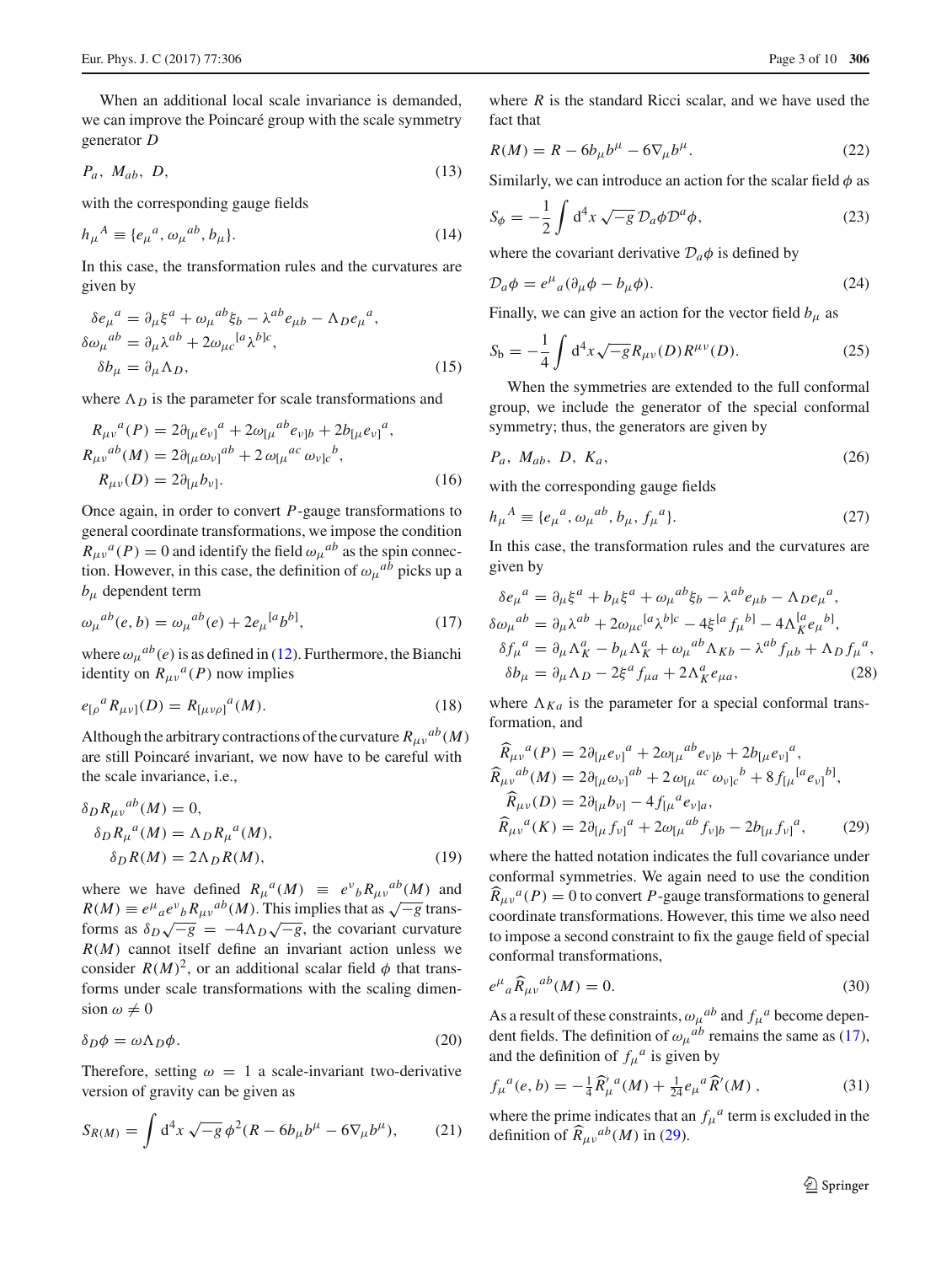Unlike the Poincaré invariance and the scale invariance, these constraints and definitions have a dramatic consequence in the case of conformal symmetry: the only independent field that transforms under the special conformal transformation is  $b_{\mu}$  [\(28\)](#page-2-2). Therefore, as the action has to be invariant under that symmetry, the  $b<sub>\mu</sub>$  field cannot appear in a conformal theory of gravity. Therefore, although the scale symmetry is gauged and local, its gauge field does not show up in a conformally invariant gravity theory,

<span id="page-3-1"></span>
$$
S_{\text{conf}} = \int d^4x \sqrt{-g} \left( \frac{1}{12} \phi^2 R - \frac{1}{2} \phi \Box \phi \right), \tag{32}
$$

where  $\Box$  is the usual d'Alembertian operator. Note that the potential  $\lambda \phi^4$  can be added to both the conformal theory [\(32\)](#page-3-1) and the scale-invariant theory  $(23)$  as  $\phi$  is already invariant under the special conformal transformation.

## <span id="page-3-0"></span>**3 Conserved current**

The fact that  $b_{\mu}$  does not show up in the conformal gravity models has a consequence that the conserved current associated with the scale symmetry vanishes [\[37](#page-9-0)[,38](#page-9-1)]. This can be understood from the viewpoint that if a gauge field that gauges a certain symmetry does not show up in an action, then it is not possible to distinguish whether the action is invariant under the global or the local symmetry that is gauged by that field. For instance, the action  $(32)$  is invariant under the global transformations

<span id="page-3-3"></span>
$$
\delta g_{\mu\nu} = -2\Lambda_D g_{\mu\nu}, \quad \delta \phi = \Lambda_D \phi, \tag{33}
$$

and, as discussed, making the scale transformation parameter local,  $\Lambda_D = \Lambda_D(x)$ , does not introduce a vector field into the theory, and the model remains the same. Thus, one cannot distinguish the local and the global scale symmetries. As a result, if there were a non-vanishing conserved current for the global scale symmetry for this model, then there should also be a conserved current for the local scale symmetry. Hence, such symmetries should not have conserved currents.

In this section, our purpose is to verify this at a twoderivative level explicitly. In order to do so, let us consider a scale-invariant theory with a free parameter  $\gamma$  such that when  $\gamma$  takes a certain value, the scale-invariant model reduces to the conformal theory [\(32\)](#page-3-1). We let this model be

<span id="page-3-4"></span>
$$
S = \int d^{4}x \sqrt{-g} \left( \frac{1}{12} \phi^{2} R(M) + \frac{1}{2} \gamma \mathcal{D}_{\mu} \phi \mathcal{D}^{\mu} \phi \right) - \frac{1}{4} g^{2} (1 - \gamma) R_{\mu\nu}(D) R^{\mu\nu}(D) ,
$$
 (34)

where we have combined the scale-invariant actions [\(21\)](#page-2-4), [\(23\)](#page-2-3), and [\(25\)](#page-2-5) with different coefficients. Here  $g(1 - \gamma)$  is a function of  $\gamma$  that satisfies  $g(0) = 0$ . Note that when  $\gamma = 1$ , the kinetic term for the gauge field  $b<sub>\mu</sub>$  drops out, and the

 $b_{\mu}$  terms in the scale-invariant Ricci scalar  $R(M)$  and the kinetic terms for the scalar field  $\mathcal{D}_{\mu}\phi\mathcal{D}^{\mu}\phi$  cancel each other out. To see that explicitly, we partially integrate the  $b_\mu \partial^\mu \phi$ terms in the kinetic terms for the scalar field, and we arrive at the following scale-invariant model:

<span id="page-3-2"></span>
$$
S = \int \sqrt{-g} \left( \frac{1}{12} \phi^2 (R - 6(1 - \gamma) b_\mu b^\mu - 6(1 - \gamma) \nabla^\mu b_\mu) + \frac{1}{2} \gamma \partial_\mu \phi \partial^\mu \phi - \frac{1}{4} g^2 (1 - \gamma) R_{\mu\nu}(D) R^{\mu\nu}(D) \right) d^4 x.
$$
\n(35)

Thus, when  $\gamma = 1$ , all the  $b_{\mu}$  terms drop out and we obtain the conformal action [\(32\)](#page-3-1). Therefore, the free parameter  $\gamma$ measures the deviation from conformal invariance while preserving the scale symmetry.

The Lagrangian in [\(35\)](#page-3-2) is a scalar with scaling dimension  $\omega = 0$  by construction, thus  $\delta_D \mathcal{L} = 0$ , not contributing to the conserved current via a surface term. Hence, the conserved current is given by [\[39](#page-9-2)[,40](#page-9-3)]

$$
j_D^{\mu} = -\frac{\partial \mathcal{L}}{\partial(\partial_{\mu}\phi)}\delta\phi - \frac{\partial \mathcal{L}}{\partial(\partial_{\mu}g_{\nu\rho})}\delta g_{\nu\rho}.
$$
 (36)

Using the transformations  $(33)$ , the conserved current is

$$
j_D^{\mu} = (1 - \gamma)\sqrt{-g}g^{\mu\nu}(\partial_{\nu} - 2b_{\nu})\phi^2.
$$
 (37)

As expected, the current vanishes when  $\gamma = 1$ . Furthermore, if  $b_{\mu}$  is not dynamical, which corresponds to  $g(1 - \gamma) = 0$ , then the field equation for  $b<sub>μ</sub>$  simply takes the model back to the conformal theory [\(32\)](#page-3-1), not providing a conserved current. Thus, to evade the "fake gauge invariance" [\[37](#page-9-0)[,38](#page-9-1)], one needs to set  $\gamma \neq 1$  and dynamically gauge the scale symmetry, which cannot be done in the case of conformal theories due to special conformal invariance.

Now that we have ensured that the parameter  $\gamma$  must satisfy  $\gamma \neq 1$ , which guarantees that  $g(1 - \gamma) \neq 0$ , we can perform a field redefinition in a way that the coefficient of the kinetic term  $R_{\mu\nu}(D)R^{\mu\nu}(D)$  takes its canonical form properly at the expense of changing the coefficient of the kinetic term of the scalar field. This can be done by the following field redefinition of the gauge fields, the gauge parameter  $\Lambda_D$ and the scalar field:

$$
b_{\mu} = \frac{\bar{b}_{\mu}}{g}, \quad \phi = \bar{\phi}^{1/g}, \quad e_{\mu}{}^{a} = \bar{\phi}^{\beta} \bar{e}_{\mu}{}^{a}, \quad \Lambda_{D} = \frac{\bar{\Lambda}_{D}}{g}, \quad (38)
$$

where  $\beta = 1 - 1/g$ . Accordingly, we find that the covariant derivative of the scalar field, the spin connection, and the scale-invariant Ricci tensor become

$$
\mathcal{D}_{\mu}\phi = \frac{1}{g}\bar{\phi}^{-\beta}\mathcal{D}_{\mu}\bar{\phi},
$$
  
\n
$$
\omega_{\mu}{}^{ab}(e,b) = \bar{\omega}_{\mu}{}^{ab}(\bar{e},\bar{b}) + 2\beta\bar{\phi}^{-1}\bar{e}_{\mu}{}^{[a}\mathcal{D}^{b]}\bar{\phi},
$$
  
\n
$$
R(M) = \bar{\phi}^{-2\beta}(\bar{R}(M) - 6\beta^{2}\bar{\phi}^{-2}\mathcal{D}_{\mu}\bar{\phi}\mathcal{D}^{\mu}\bar{\phi})
$$
  
\n
$$
-6\beta\mathcal{D}^{\mu}(\bar{\phi}^{-1}\mathcal{D}_{\mu}\bar{\phi})),
$$
\n(39)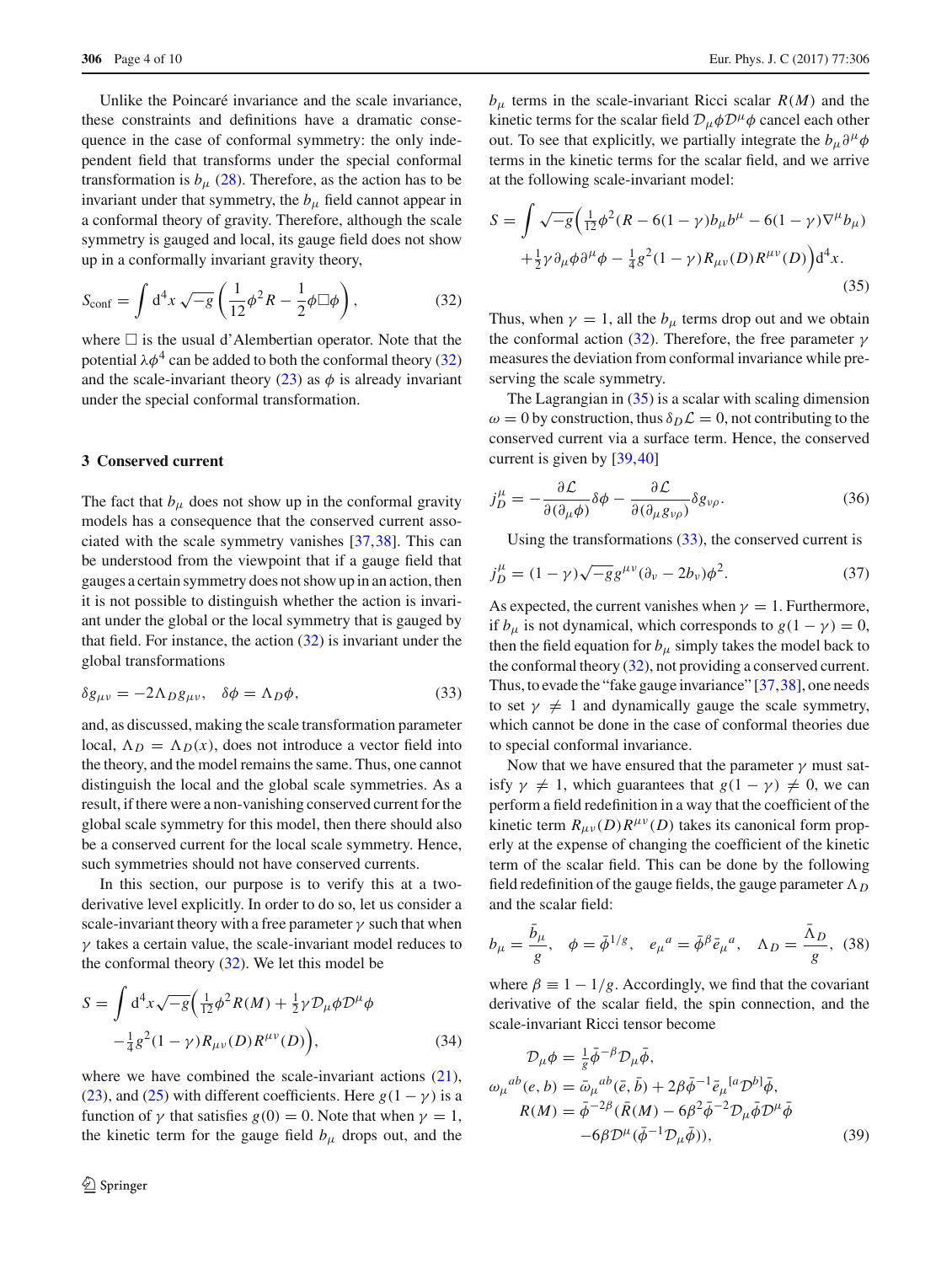where  $\bar{R}(M) = \bar{R} - 6\bar{b}_{\mu}\bar{b}^{\mu} - 6\nabla^{\mu}\bar{b}_{\mu}$ . As a consequence, the action given in  $(34)$  can be equivalently written as

<span id="page-4-1"></span>
$$
S = \int \sqrt{-\bar{g}} \left( \frac{1}{12} \bar{\phi}^2 \bar{R}(M) + \frac{1}{2} \left( \frac{\gamma - 1}{g^2} + 1 \right) \mathcal{D}_{\mu} \bar{\phi} \mathcal{D}^{\mu} \bar{\phi} - \frac{1}{4} \bar{R}_{\mu\nu}(D) \bar{R}^{\mu\nu}(D) \right) d^4 x.
$$
 (40)

Note that, in this new basis, the deviation from conformal invariance while preserving the scale symmetry is controlled by a combination of  $\gamma$  and *g*, which we define as a new constant  $\alpha$ 

$$
\alpha \equiv \frac{\gamma - 1}{g^2} + 1. \tag{41}
$$

After a partial integration of the  $\bar{b}_{\mu}\partial^{\mu}\bar{\phi}$  terms in [\(40\)](#page-4-1), we find that the action  $(35)$  can also be equivalently written as

<span id="page-4-2"></span>
$$
S = \int \sqrt{-\bar{g}} \left( \frac{1}{12} \bar{\phi}^2 (\bar{R} - 6(1 - \alpha) \bar{b}_{\mu} \bar{b}^{\mu} - 6(1 - \alpha) \nabla^{\mu} \bar{b}_{\mu}) + \frac{1}{2} \alpha \partial_{\mu} \bar{\phi} \partial^{\mu} \bar{\phi} - \frac{1}{4} \bar{R}_{\mu\nu}(D) \bar{R}^{\mu\nu}(D) \right) d^4 x, \qquad (42)
$$

which is invariant under the following scale transformations:

$$
\delta \bar{g}_{\mu\nu} = -2\bar{\Lambda}_D \bar{g}_{\mu\nu}, \quad \delta \bar{\phi} = \bar{\Lambda}_D \bar{\phi}, \quad \delta \bar{b}_{\mu} = \partial_{\mu} \bar{\Lambda}.
$$
 (43)

Thus we arrive at the action [\(42\)](#page-4-2) that we can consider for working on the inflationary dynamics based on the spontaneous breaking of the scale symmetry. As will be demonstrated in the next section, the constant  $\alpha$  here is the parameter that characterizes the inflaton field as in the superconformal  $\alpha$ -attractors. In the scale-invariant setting, as  $\alpha$  enters to the vector potential in a certain way, it also determines the dynamics of the vector field, which, together with the scalar field (inflaton) characterizes the evolution of the universe in our model. Therefore the parameter  $\alpha$  is constrained by the dynamics of both the scalar and the vector field in the scale-invariant setting of  $\alpha$ -attractors.

#### <span id="page-4-0"></span>**4 Broken scale invariance and** *α***-attractors**

As we have paved the way for the scale invariance in the previous sections, we can now proceed to work on the consequences of a dynamically gauged vector field in the context of inflationary cosmology. Following [\[25\]](#page-8-8), we first write down the dynamically gauged *SO*(1, 1) and scale-invariant theory with two scalar fields  $\phi$  and  $\chi$  of scaling dimension  $\omega = 1$  (see [\[35](#page-8-14)]), which is based on the action [\(42\)](#page-4-2),

<span id="page-4-3"></span>
$$
S = \int d^4x \sqrt{-g} \left( \frac{1}{12} (\chi^2 - \phi^2)(R - 6(1 - \alpha)b_\mu b^\mu -6(1 - \alpha)\nabla^\mu b_\mu \right) + \frac{1}{2} \alpha \partial_\mu \chi \partial^\mu \chi - \frac{1}{2} \alpha \partial_\mu \phi \partial^\mu \phi - \frac{1}{4} R_{\mu\nu}(D) R^{\mu\nu}(D) - \frac{1}{36} f \left( \frac{\phi}{\chi} \right) \left( \chi^2 - \phi^2 \right)^2 \right). \tag{44}
$$

Note that we have dropped the bar in the definition of the gauge fields and the scalar fields, as we will work in this basis in the rest of this paper. In order to obtain a Poincaré gravity from the two-scalar model [\(44\)](#page-4-3), we impose the gauge fixing condition  $\chi^2 - \phi^2 = 6M_{\text{pl}}^2$ , which sets  $\Lambda_D = 0$ . This condition has the solution

$$
\chi = \sqrt{6}M_{\rm pl} \cosh \frac{\varphi}{\sqrt{6\alpha}M_{\rm pl}},
$$
  

$$
\phi = \sqrt{6}M_{\rm pl} \sinh \frac{\varphi}{\sqrt{6\alpha}M_{\rm pl}},
$$
(45)

in terms of a canonical scalar  $\varphi$ . As a result of the gauge fixing, the model reduces to

$$
S = \int d^4x \sqrt{-g} \left( \frac{1}{2} M_{\rm pl}^2 R - \frac{1}{4} R_{\mu\nu}(D) R^{\mu\nu}(D) - \frac{1}{2} \partial_\mu \varphi \partial^\mu \varphi \right)
$$

$$
-M_{\rm pl}^4 f \left( \tanh \frac{\varphi}{\sqrt{6\alpha} M_{\rm pl}} \right) - 3(1 - \alpha) M_{\rm pl}^2 b_\mu b^\mu \right), \tag{46}
$$

where we have dropped the  $\nabla^{\mu}b_{\mu}$  term as it is a total derivative. When the vector field  $b_\mu$  lacking, this model is given by the bosonic part of the superconformal  $\alpha$ -attractors [\[28](#page-8-9)]. In this case, for  $\alpha = 1$ , the scalar potential gives rise to universal predictions for the inflationary observables [\[25\]](#page-8-8):

$$
n_s = 1 - \frac{2}{N}, \quad r = \frac{12}{N^2}, \tag{47}
$$

which coincides with the predictions of a large class of inflationary models including Starobinsky inflation [\[1\]](#page-8-0), Higgs inflation [\[19](#page-8-5),[20\]](#page-8-16), the non-minimal inflationary models  $\xi \phi^2 R$ with negative non-minimal coupling  $\xi \leq -10^{-1}$  [\[41\]](#page-9-4), and the generalized non-minimally coupled model  $\xi \sqrt{V(\phi)}R$ [\[27](#page-8-17)] at large non-minimal coupling. If  $\alpha \lesssim 1$ , and  $N \gg 1$ , this model leads to universal predictions [\[28](#page-8-9)]:

<span id="page-4-4"></span>
$$
n_s = 1 - \frac{2}{N}, \quad r = \frac{12\alpha}{N^2}.
$$
\n
$$
(48)
$$

When  $\alpha$  is large, one may encounter a wide variety of possible scenarios, e.g., when the simplest class of models  $V(\varphi) = \tanh^{2n}(\varphi/\sqrt{6\alpha}M_{pl})$  corresponding to superconformal  $\alpha$ -attractors are considered, the large  $\alpha$  limit leads to the predictions of the chaotic inflation with  $V(\phi) \sim \phi^{2n}$  [\[28\]](#page-8-9),

$$
n_s = 1 - \frac{2n + 2}{2N + n}, \quad r = \frac{16n}{2N + n}.
$$
 (49)

In the opposite limit,  $\alpha \rightarrow 0$ , there is a universal attractor prediction

$$
n_s = 1 - \frac{2}{N}, \quad r = 0.
$$
\n(50)

There are also models that correspond to the values of  $\alpha$ in between, e.g.  $\alpha = 1/9$  corresponds to the Goncharov– Linde model  $[42-44]$  $[42-44]$  with  $r \approx 0.0003$ . The stability of the supersymmetric realization of the  $\alpha$ -attractors, including the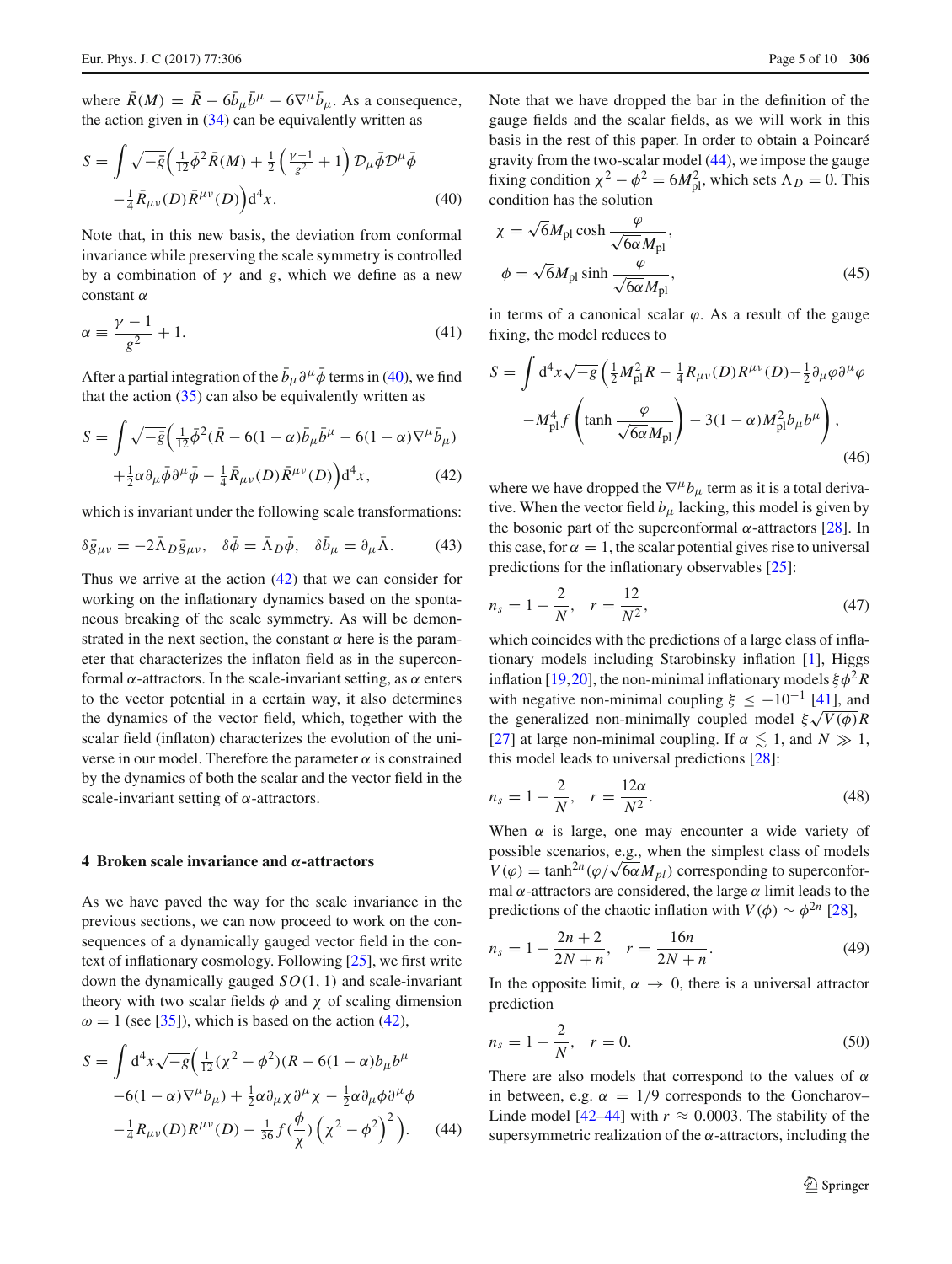$\alpha \rightarrow 0$  limit, are discussed in detail in [\[28](#page-8-9)[,45](#page-9-7)[–47](#page-9-8)]. Nevertheless, for a purely bosonic model, there is no reason, or a mechanism, to prefer any value of  $\alpha$ . On the other hand, not all values of  $α$  are experimentally favored, such that the latest upper bound given by Planck  $r < 0.11$  (95% CL) leads to  $\alpha$  < 7.1 (95% CL) for superconformal α-attractors [\[28\]](#page-8-9) and  $\alpha$  < 14.1 (95% CL) for  $\alpha$ -attractors, as motivated by considering a vector for the inflaton in supergravity [\[26](#page-8-18)[,28](#page-8-9)]. Namely, when  $\alpha$  increases,  $r$  grows [\(48\)](#page-4-4) and one moves to the disfavored regions of the Planck data [\[30\]](#page-8-7). As we shall see in the following section, in contrast to the purely bosonic model, the presence of the vector field  $b_\mu$  can restrict  $\alpha$ , as it can determine the vector field mass, which in turn can confine the preferable values of  $\alpha$  to a range much narrower than the rather large range  $\alpha \lesssim 10$  allowed by the observational data [\[30](#page-8-7)].

# <span id="page-5-0"></span>**5 Dynamics of the massive vector field and restrictions on** *α*

To investigate the dynamics of the vector field, we choose, without loss of generality,  $f(\phi/\chi) = \phi^2/(\phi + \chi)^2$ , which leads to

$$
f\left(\tanh\frac{\varphi}{\sqrt{6\alpha}M_{\rm pl}}\right) = \frac{3}{4}\frac{M^2}{M_{\rm pl}^2}\left(1 - e^{-\sqrt{\frac{2}{3\alpha}}\frac{\varphi}{M_{\rm pl}}}\right)^2,\tag{51}
$$

where *M* is some mass scale. With this choice, the field equations for the metric  $g_{\mu\nu}$ , the scalar field  $\varphi$  and the vector  $b_{\mu}$ are given by

<span id="page-5-2"></span>
$$
0 = G_{\mu\nu} - \frac{1}{M_{\text{pl}}^2} (T_{\mu\nu}^{\varphi} + T_{\mu\nu}^b), \tag{52}
$$

$$
0 = \Box \varphi + \sqrt{\frac{3}{2\alpha}} M_{\rm pl} M^2 e^{-\sqrt{\frac{2}{3\alpha}} \frac{\varphi}{M_{\rm pl}}} \left( 1 - e^{-\sqrt{\frac{2}{3\alpha}} \frac{\varphi}{M_{\rm pl}}} \right), \quad (53)
$$

$$
0 = \nabla_{\mu} R^{\mu \nu}(D) - 6(1 - \alpha) M_{\text{pl}}^2 b^{\nu}.
$$
 (54)

Here  $T^b_{\mu\nu}$  and  $T^{\varphi}_{\mu\nu}$  are the energy-momentum tensors of the minimally coupled scalar and vector fields, respectively, and they read

<span id="page-5-3"></span>
$$
T^{\varphi}_{\mu\nu} = \partial_{\mu}\varphi \partial_{\nu}\varphi - \frac{1}{2}g_{\mu\nu}\partial_{\lambda}\varphi \partial^{\lambda}\varphi
$$

$$
-\frac{3}{4}g_{\mu\nu}M^{2}M_{\rm pl}^{2}\left(1 - e^{-\sqrt{\frac{2}{3\alpha}}\frac{\varphi}{M_{\rm pl}}}\right)^{2}, \qquad (55)
$$

$$
T_{\mu\nu}^{b} = R_{\mu}{}^{\rho}(D)R_{\nu\rho}(D) - \frac{1}{4}g_{\mu\nu}R_{\rho\sigma}(D)R^{\rho\sigma}(D) -3g_{\mu\nu}(1-\alpha)M_{\rm pl}^{2}b_{\lambda}b^{\lambda} + 6(1-\alpha)M_{\rm pl}^{2}b_{\mu}b_{\nu}.
$$
 (56)

The field equations for the scalar and the vector are completely decoupled; therefore the vector field does not affect the well-known inflationary dynamics of the scalar field. Here, we are interested in the consequences of the inter-

vention of the vector field in the model, which can yield anisotropic pressure. Hence, let us consider the simplest spacetime metric that can accommodate anisotropic pressure, namely (LRS) Bianchi type-I spacetime metric,

<span id="page-5-1"></span>
$$
ds^{2} = -dt^{2} + c^{2}(t)[dx^{2} + dy^{2}] + a^{2}(t)dz^{2}.
$$
 (57)

With this metric, we first observe that  $G_{0i} = 0$ , indicating [\[48](#page-9-9)]

$$
T_{0i} = 6(1 - \alpha)b_0b_i = 0.
$$
\n(58)

As we consider  $\alpha \neq 1$ , one must make a choice: either the vector  $b_{\mu}$  is timelike  $b_{\mu} = (\sigma, 0)$ , or it is spacelike  $b_{\mu} =$  $(0, b<sub>i</sub>)$ . If the vector is chosen to be timelike, the vector field equation would trivially be satisfied. Therefore, we focus on the spacelike case and assume a homogeneous vector field which lies in the *z*-direction,

$$
b_{\mu}(t) = b_{z}(t),\tag{59}
$$

which is consistent with our choice of metric [\(57\)](#page-5-1). With this choice, the energy density and pressures for the vector field read

$$
\rho^b = \frac{\dot{b}_z^2}{2a^2} + m^2 \frac{b_z^2}{2a^2},\tag{60}
$$

$$
p_x^b = p_y^b = \frac{\dot{b}_z^2}{2a^2} - m^2 \frac{b_z^2}{2a^2},\tag{61}
$$

$$
p_z^b = -\frac{\dot{b}_z^2}{2a^2} + m^2 \frac{b_z^2}{2a^2},\tag{62}
$$

where  $p_x^b$ ,  $p_y^b$  and  $p_z^b$  are the pressures along the *x*-, *y*- and *z*-axes. Here

<span id="page-5-4"></span>
$$
m^2 = 6(1 - \alpha)M_{\rm pl}^2
$$
\n(63)

is the mass-squared of the vector field, which can easily be read off from [\(54\)](#page-5-2) or [\(56\)](#page-5-3). We note that the vector field yields an *m*-dependent anisotropic equation of state (EoS) parameter,

$$
w_x^b = w_y^b = -w_z^b = \frac{b_z^2 - m^2 b_z^2}{b_z^2 + m^2 b_z^2},
$$
 (64)

where  $w_x^b = p_x^b / \rho^b$ ,  $w_y^b = p_y^b / \rho^b$  and  $w_z^b = p_z^b / \rho^b$  are the directional EoS parameters along the *x*-, *y*- and *z*-axes.

These two equations are important for investigating the consequences of the presence of a massive vector field in our model. First of all, we see from  $(63)$  that  $\alpha$  cannot take arbitrary values but rather is restricted to taking values in the following range:

$$
\frac{5}{6} < \alpha < 1. \tag{65}
$$

The upper bound is required to keep the mass-squared of the vector field positive,  $m^2 > 0$ , since an imaginary (tachyonic) mass leads to a ghost instability [\[49,](#page-9-10)[50\]](#page-9-11), and the lower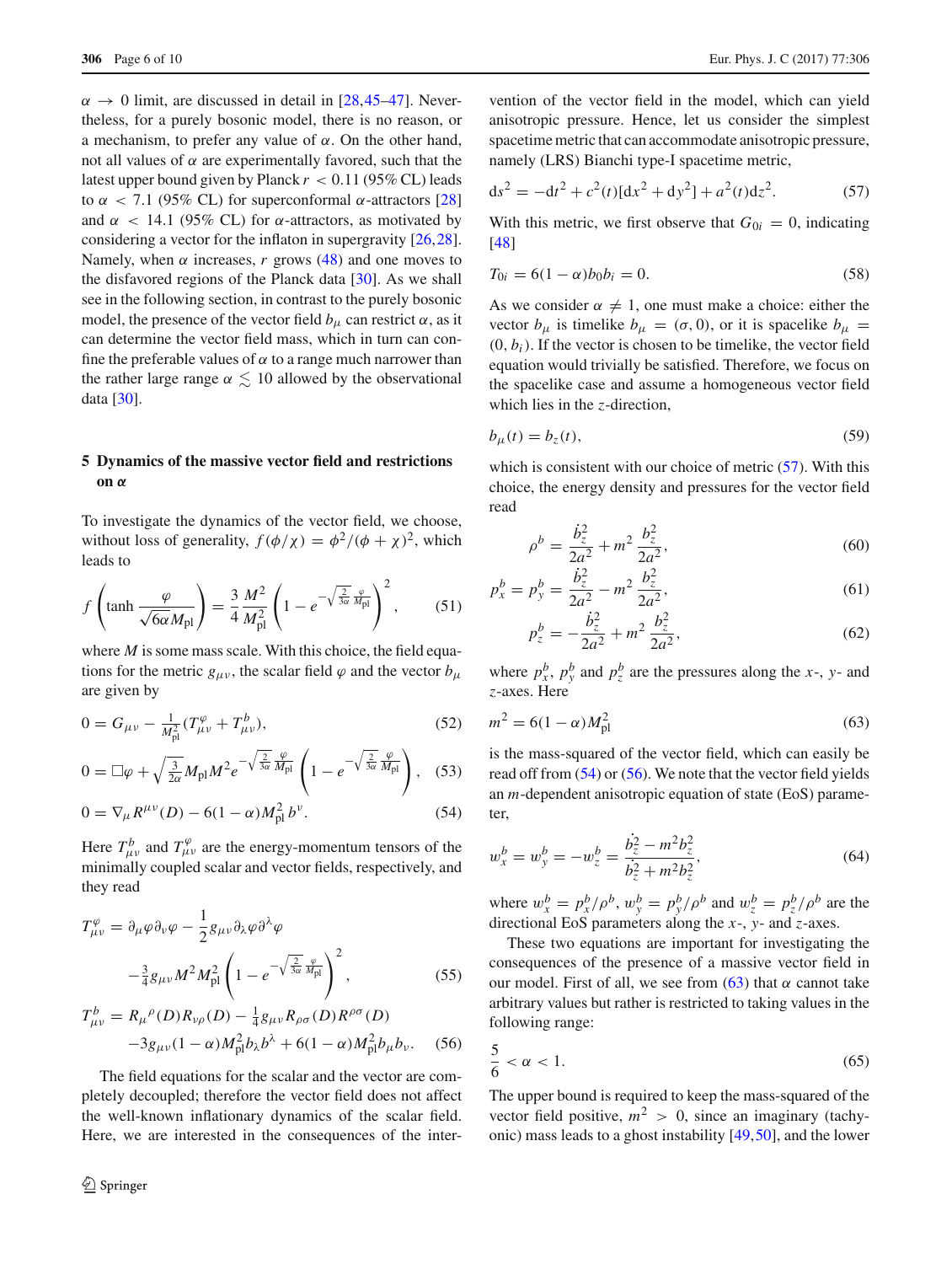bound exists to keep the mass lower than  $M_{\text{pl}}$ . In contrast to the  $\alpha$ -attractors from a broken (super)conformal symmetry, in which  $\alpha$  can take arbitrary positive values, the broken scale invariance can severely restrict  $\alpha$  as it depends on the mass of the vector field. This result is somewhat unexpected as the usual dictum is that more symmetry implies higher constraint. Accordingly, it turns out that the inflationary observables of the model are

$$
n_s = 1 - \frac{2}{N}, \quad r = \frac{12}{N^2} - \frac{2}{N^2} \frac{m^2}{M_{\text{pl}}^2},\tag{66}
$$

where  $0 < m^2 < M_{\text{Pl}}^2$ , implying

$$
\frac{10}{N^2} < r < \frac{12}{N^2},\tag{67}
$$

where this range is at the sweet spot of the Planck data [\[30](#page-8-7)].

The range of  $\alpha$  should be further investigated considering not only the inflationary but also the post-inflationary era. First, we should ensure that the vector field yielding an *m*-dependent anisotropic EoS does neither alter the inflationary dynamics, nor avoid isotropization during inflation. We should also make sure that the vector field does not considerably alter the post-inflationary dynamics; the isotropy of the space should be maintained or any possible anisotropization during this stage should end and be compensated before the Big Bang Nucleosynthesis (BBN) takes place. As dictated by the cosmic no-hair theorem, the vector field will be dominated by the scalar field during the inflationary era, namely, when the slow-roll conditions are satisfied, and hence the universe will isotropize and evolve toward the de Sitter solution on an exponentially rapid time scale [\[51](#page-9-12)[–54\]](#page-9-13). Therefore, whether it yields a high or a low mass, the vector field does not alter the dynamics of the universe during the inflationary epoch. Nevertheless its dynamics during inflation is still important for the post-inflationary era and should be discussed. To do so, let us turn attention to the vector field equation,

<span id="page-6-0"></span>
$$
\ddot{b}_z + (2H_c - H_a)\dot{b}_z + m^2 b_z = 0, \tag{68}
$$

where  $H_a \equiv \dot{a}/a$  and  $H_c \equiv \dot{c}/c$  are the directional Hubble parameters. Relying on the cosmic no-hair theorem we can take  $H_a \simeq H_c \approx$  constant, which is typically about  $H_{\text{inflation}} \sim 10^{-5} M_{\text{pl}}$  during the inflationary era. Let us first assume that the mass of the vector field is very heavy,  $m \sim M_{\text{pl}}$ , implying  $m \gg H_{\text{inflation}}$ . In this case the mass term in [\(68\)](#page-6-0) dominates over the friction term, and the vector field engages in underdamped harmonic oscillations around  $b_z = 0$ , with an envelope decreasing as  $\propto v^{-1/2}$ , where v is the mean scale factor defined as  $v = (ac^2)^{1/3}$  (see [\[55](#page-9-14)]). Therefore, such a vector field would decay during inflation and cannot survive to dominate the universe after inflation. Consequently, a very heavy vector field ( $m \sim M_{pl}$ ) does never spoil the isotropy of the universe and hence

preserves the universal predictions of the  $\alpha$ -attractors, but coming with a bonus that predicts an almost exact value for  $\alpha$ , namely,  $\alpha \approx 5/6$ , implying  $r \approx 10/N^2$ . Let us next assume that the vector is very light  $m \ll H$ <sub>inflation</sub>, i.e.  $\alpha \approx 1$ . In this case, the friction term in the vector equation [\(68\)](#page-6-0) dominates over the mass term and, thus, the vector field becomes overdamped and remains frozen,  $b<sub>z</sub> = 0$ , during inflation. This implies that if the vector field is light, it can survive inflation and can dominate the universe after that period. Hence, if the vector field has a mass  $m < H$ <sub>inflation,</sub> then we should further investigate its dynamics during the post-inflationary era. As long as *m* < *H* during the post-inflationary era the vector field keeps on being overdamped and frozen so that it yields an anisotropic EoS as  $w_x = w_y = -w_z = -1$  and its energy density decreases as  $\rho^b \propto a^{-2} \sim v^{-2}$  provided that the expansion is not highly anisotropic. According to this, the energy density of the vector field decreases slower than that of the radiation  $\rho_{rad} \propto v^{-4}$ . Therefore, it would dominate over radiation and lead to a sufficiently large anisotropic expansion due to its anisotropic EoS, which would spoil the BBN. This issue can be resolved in two different ways. (1) Let us first consider  $m \ll H_{\text{BBN}} \ll H_{\text{inflation}}$ , where  $H_{\text{BBN}} \sim 10^{-21} M_{\text{pl}}$  is the Hubble parameter when BBN approximately takes place. In this case, we should assume that the value of  $\rho^b$  at the end of inflation is so small that it stays subdominant until the end of BBN. However, if it has not decayed yet at the end of this period, it would still cause an anisotropization at a period after the BBN processes take place. (2) Let us now consider  $m \gg H_{\text{BBN}}$  though  $m < H_{\text{inflation}}$ . Since the average Hubble parameter  $H = (2H_c + H_a)/3$  decreases with the cosmic time during the post-inflationary era, a vector field with  $m < H$ <sub>inflation</sub> can become  $m \gg H$  at some point before BBN starts. If this can be achieved sufficiently long before the BBN period, then we can evade spoiling BBN due to anisotropization. The reason is that, once the condition  $m \gg H$  is achieved, the vector field is no more light compared to the Hubble parameter and it would engage in underdamped harmonic oscillations around  $b_7 = 0$ . In this case, it would yield an EoS parameter oscillating about zero, which results in an isotropic EoS parameter equal to zero on average,  $w_x = w_y = -w_z = 0$  (see [\[55](#page-9-14)]). Hence it would behave like isotropic pressure-less matter with  $\rho^b \propto v^{-3}$ and would not cause anisotropic expansion anymore. In this case, the universe, which was highly isotropized during the inflationary era, would undergo a temporary and moderate anisotropization process that can end and be compensated before the BBN takes place. Afterwards, since the value of *H* has always been decreasing from the end of inflation until today, the condition  $m \gg H$  would always be satisfied once the condition  $m \gg H_{\text{BBN}}$  is imposed, therefore anisotropization due to the vector field would not be an issue anymore.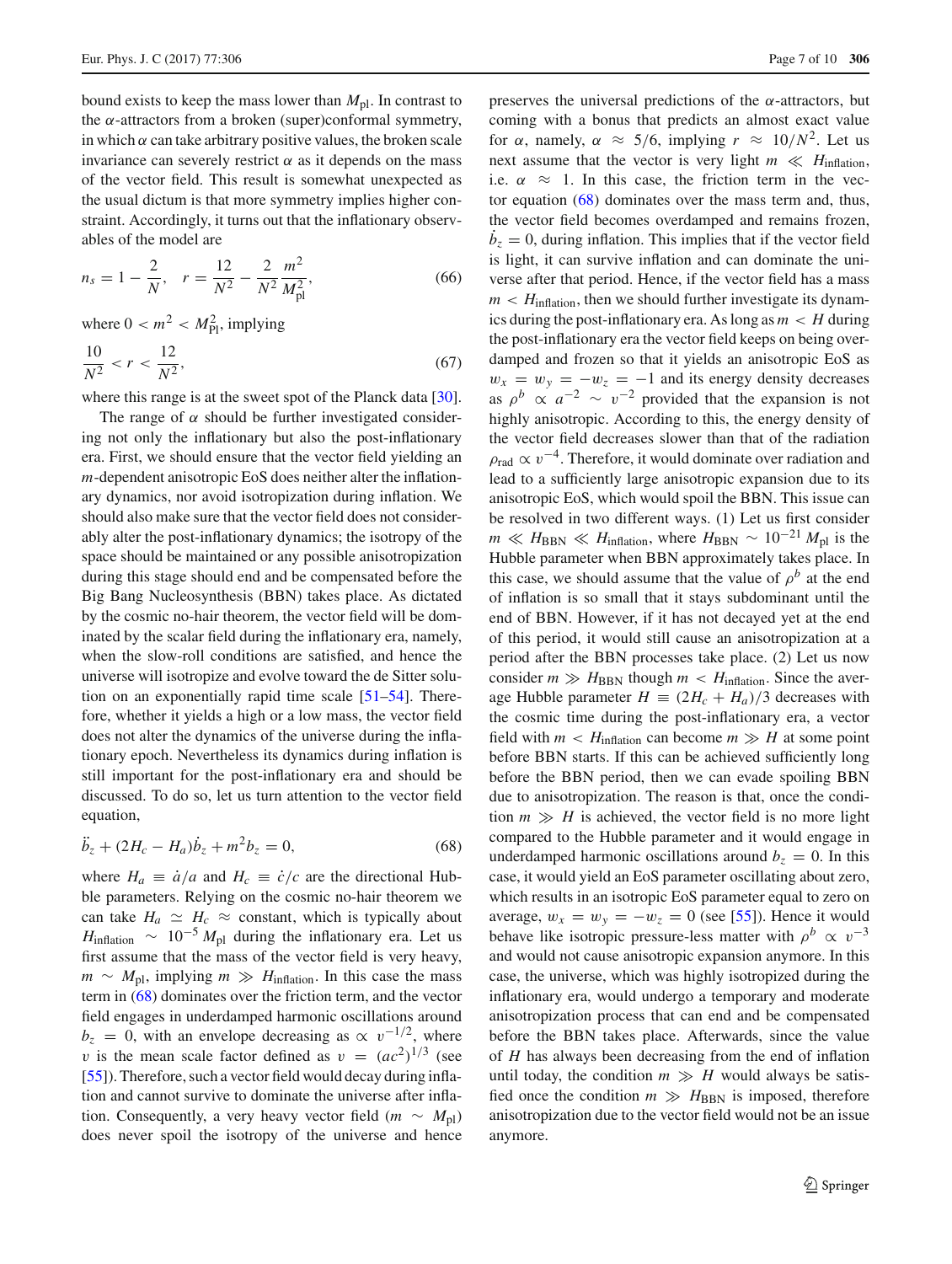Thus we arrive at two characteristic types of scenarios that are in line with the standard BBN and ACDM models:

- The case  $M_{\text{pl}} > m \gg H_{\text{inflation}}$  preserves the universal predictions of the  $\alpha$ -attractors and predicts a range  $10^{-10} \ll 6$   $(1 - \alpha) < 1$ . This implies  $10^{-10} \ll$  $12 - r N^2 < 2$  and leads to an isotropic universe.
- The case  $H_{\text{BBN}} \ll m \ll H_{\text{inflation}}$  preserves the inflationary dynamics given by the  $\alpha$ -attractors, predicts  $10^{-42} \ll 6(1 - \alpha) \ll 10^{-10}$  and implyies  $10^{-42} \ll$  $12 - r N^2 \ll 10^{-10}$ . In this case, our model makes the additional prediction that the universe enters into a temporary anisotropization epoch just after the end of inflation. However, this epoch can end sufficiently long before the beginning of BBN and expansion anisotropy can stay at moderate values such that it can drop down to values that do not spoil the standard BBN model once again.

# <span id="page-7-0"></span>**6 Conclusions**

In this paper, we have examined the features of the  $\alpha$ -attractor scenario if it arises from the spontaneous breaking of a scale symmetry. The key difference between the scale-invariant scenario presented in this paper and the conformal setting [\[25](#page-8-8)] is that our model includes a dynamical vector field, which can lead to non-trivial constraints on the dynamics of inflation.

First of all, as opposed to the conformal model, the conserved current that is associated with the global scale symmetry of the model is non-vanishing. Second, although the scalar potentials of the conformal attractors and the scale-invariant model precisely coincide, the dynamical vector field in our model [\(42\)](#page-4-2) severely constrains the  $\alpha$ -parameter to satisfy  $5/6 < \alpha < 1$ , and these values of  $\alpha$  are consistent with the latest Planck data  $[30]$  $[30]$  on the inflationary observables  $n<sub>s</sub>$ and *r*.

The narrow range for the  $\alpha$  that the mass of the vector field provides does not make a tangible difference between the different values for the inflationary observables and it might not be possible to distinguish it observationally. However, this narrow range of  $\alpha$  covers the entire mass spectrum of the vector field, i.e.  $0 < m < M_{\text{pl}}$ . Thereby, even tiny changes in  $\alpha$  lead to huge changes in the mass of the vector field whose magnitude, when compared with the value of the Hubble parameter, leads it to behave as either isotropic or anisotropic fluid. Consequently, the mass of the vector field, which is determined by the  $\alpha$  parameter, plays the main role in controlling the expansion anisotropy. Thus, different values of α cause dramatically different post-inflationary behavior. Here, we presented two characteristic types of scenarios that are in line with the standard BBN and  $\Lambda$ CDM: (1)  $M_{\text{pl}} >$  $m \gg H_{\text{inflation}}$ , which preserves the universal predictions of the  $\alpha$  attractors, and (2)  $H_{\text{BBN}} \ll m \ll H_{\text{inflation}}$ , which preserves the inflationary dynamics given by the  $\alpha$ -attractors, but which additionally predicts a temporary anisotropization epoch between the end of inflation and the BBN.

There are numerous directions that one can consider to proceed in this study. First of all, here we discuss the postinflationary dynamics of the universe when the mass of the vector field satisfies  $M_{\text{pl}} > m \gg M_{\text{inflation}}$  or  $H_{\text{BBN}} \ll m \ll m$ *H*inflation. A thorough analysis that covers the entire region of the mass spectrum remains as an open problem. Moreover, the temporary anisotropization epoch, which occurs when  $H_{\text{BBN}} \ll m \ll H_{\text{inflation}}$ , deserves further study. An intriguing problem is whether the vector field that appears as a consequence of the gauged scale symmetry can be used to produce curvature perturbations as in the curvaton scenario [\[56](#page-9-15)[–59](#page-9-16)]. In this paper, we have not exhausted all the possibilities that the scale invariance can dictate in the action [\(44\)](#page-4-3). Indeed, one can multiply the curvature of the vector field with a weight zero function of the scalars,

$$
g(\phi/\chi)R_{\mu\nu}(D)R^{\mu\nu}(D),\tag{69}
$$

which preserves the scale invariance of the action [\(44\)](#page-4-3). Then, by an appropriate choice of the function  $g(\phi/\chi)$ , one can generate a scenario such that the kinetic term of the vector field flips its signature before and after inflation, which successfully realizes the vector curvaton scenario [\[55\]](#page-9-14), and this unifies the vector curvaton scenario with  $\alpha$ -attractors.

The scale-invariant model that is introduced in this paper is somewhat a SUGRA-inspired model since  $\mathcal{N} = 1$  SUSY has a  $U(1)$  *R*-symmetry, therefore the local supersymmetry includes a vector field  $A_{\mu}$  in its spectrum. This vector field is auxiliary and is eliminated by its field equation in the 2-derivative theory [\[36](#page-8-15)]. However, from a field theoretical viewpoint, the 2-derivative theory cannot be the full story and one has to take higher-order effects into account. When higher derivative terms show up, their supersymmetric completion includes kinetic terms for the auxiliary vector field, thus the  $U(1)$  R-symmetry becomes dynamical, see e.g.  $[60]$  $[60]$ ; then the vector field cannot be simply integrated out. Therefore, we believe that the analysis we performed here for the dynamical vector field will be helpful to uncover the properties of supersymmetric  $\alpha$ -attractors in the presence of higherorder corrections, which is an interesting direction to pursue.

It has been shown that one might get logarithmic enhancements due to loop corrections during inflation [\[61](#page-9-18)[,62](#page-9-19)]. Therefore one could consider including those effects for the present work. But there are two things that we need to keep in mind before doing that. The first one is the fact that conformal invariance decreases the emergence rate of virtual particles, which is the source of the loop effects [\[63\]](#page-9-20). Because of this, loop contributions due to conformally coupled scalar particles are doomed to be very small. Hence, the dominant contribution would have to come from gravitons running in the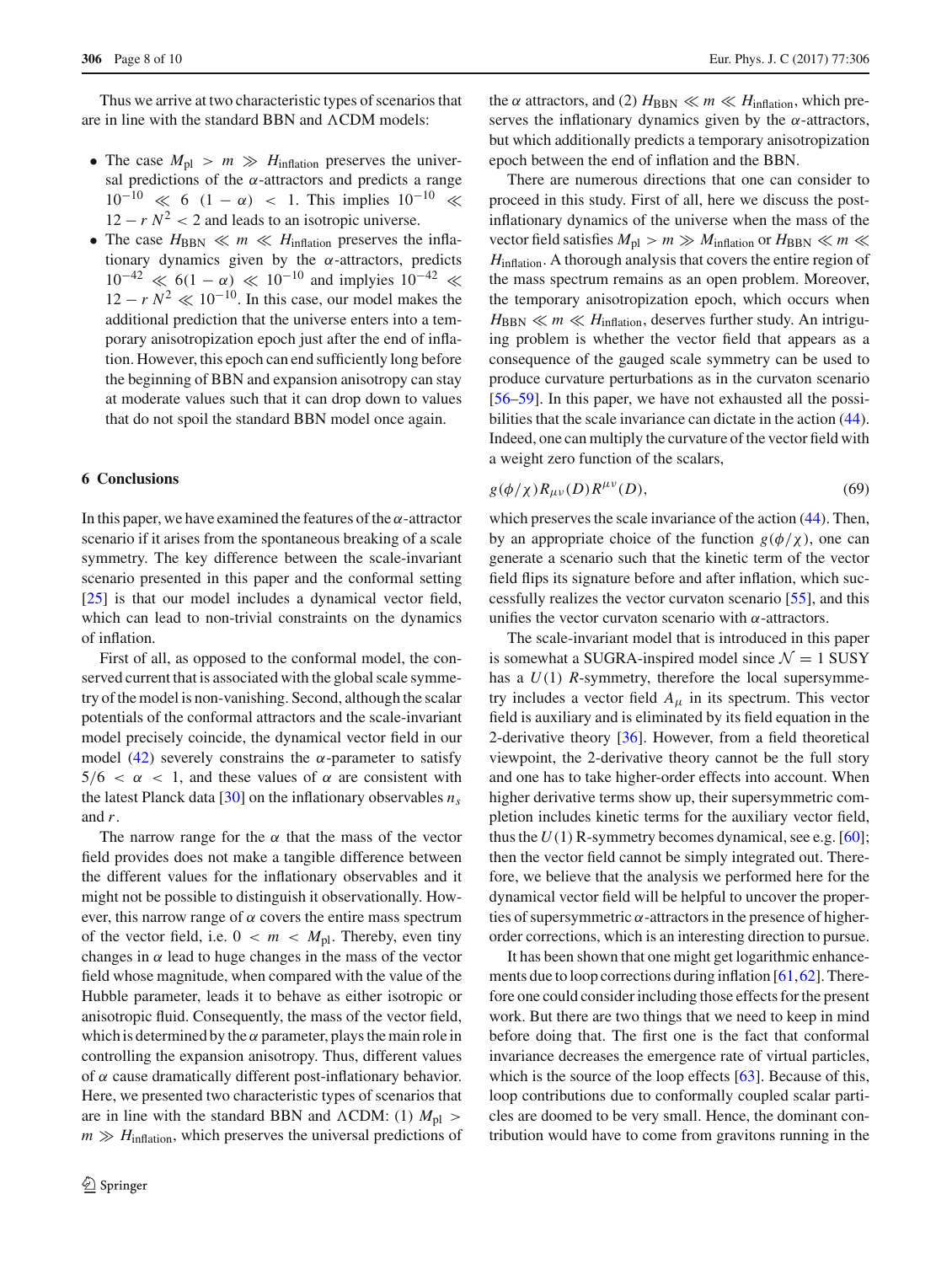loops. The second fact is that quantum gravitational effects suffer from smallness of the loop counting parameter  $G H<sup>2</sup>$ , where *G* is Newton's constant and *H* is the Hubble rate at the time of horizon exit. Taking these two points into account, one could include the effect of gravitons on scalar particles and hope to get a logarithmic enhancement which might counterbalance the smallness of the loop counting parameter as a future direction.

Finally, the procedure introduced here to construct a scaleinvariant generalization of the alpha-attractors can be applied to wider examples of attractor potentials, such as the ones introduced in [\[64](#page-9-21)[,65](#page-9-22)]. This would give rise to a richer class of potentials with different constraints from the dynamics of the vector field, which would be an important step toward more realistic scenarios for inflationary attractors with a dynamical vector field.

**Acknowledgements** We thank Gokhan Alkac, Glenn Barnich and Shahin Sheikh-Jabbari for valuable comments on conserved charges, and Renata Kallosh, Andrei Linde, Diederik Roest and Marco Scalisi for valuable comments on superconformal α-attractors. ÖA acknowledges the support by the Distinguished Young Scientist Award BAGEP of the Science Academy. EOK acknowledges the support by Turkish Academy of Sciences Distinguished Young Scientist Award TÜBA-GEBİP 2015. The work of MO is supported in part by the Marie Curie Cofund (No. 116C028).

**Open Access** This article is distributed under the terms of the Creative Commons Attribution 4.0 International License [\(http://creativecomm](http://creativecommons.org/licenses/by/4.0/) [ons.org/licenses/by/4.0/\)](http://creativecommons.org/licenses/by/4.0/), which permits unrestricted use, distribution, and reproduction in any medium, provided you give appropriate credit to the original author(s) and the source, provide a link to the Creative Commons license, and indicate if changes were made. Funded by SCOAP3.

#### **References**

- <span id="page-8-0"></span>1. A.A. Starobinsky, A new type of isotropic cosmological models without singularity. Phys. Lett. B **91**, 99 (1980)
- 2. A.A. Starobinsky, The perturbation spectrum evolving from a nonsingular initially De-Sitter cosmology and the microwave background anisotropy. Sov. Astron. Lett. **9**, 302 (1983)
- 3. B. Whitt, Fourth order gravity as general relativity plus matter. Phys. Lett. B **145**, 176 (1984)
- 4. L.A. Kofman, A.D. Linde, A.A. Starobinsky, Inflationary universe generated by the combined action of a scalar field and gravitational vacuum polarization. Phys. Lett. B **157**, 361 (1985)
- 5. D. Kazanas, Dynamics of the universe and spontaneous symmetry breaking. Astrophys. J. **241**, L59 (1980)
- 6. K. Sato, First order phase transition of a vacuum and expansion of the universe. Mon. Not. R. Astron. Soc. **195**, 467 (1981)
- 7. K. Sato, Cosmological Baryon number domain structure and the first order phase transition of a vacuum. Phys. Lett. **99B**, 66 (1981)
- 8. A.H. Guth, The inflationary universe: a possible solution to the horizon and flatness problems. Phys. Rev. D **23**, 347 (1981)
- 9. A.D. Linde, A new inflationary universe scenario: A possible solution of the horizon, flatness, homogeneity, isotropy and primordial monopole problems. Phys. Lett. B **108**, 389 (1982)
- 10. A. Albrecht, P. Steinhardt, Cosmology for grand unified theories with radiatively induced symmetry breaking. Phys. Rev. Lett. **48**, 1220 (1982)
- <span id="page-8-1"></span>11. A.D. Linde, Chaotic inflation. Phys. Lett. B **129**, 177 (1983)
- <span id="page-8-2"></span>12. D. Baumann, Inflation, in *TASI 2009: Physics of the Large and the Small*, vol. 523 (2011). [arXiv:0907.5424](http://arxiv.org/abs/0907.5424)
- 13. A. Linde, Inflationary cosmology after Planck in *Proceedings of the 100th Les Houches Summer School: Post-Planck Cosmology*, Les Houches, France, 8 July–2 August 2013 (2015). [arXiv:1402.0526](http://arxiv.org/abs/1402.0526)
- 14. S. Nojiri, S.D. Odintsov, Unified cosmic history in modified gravity: from F(R) theory to Lorentz non-invariant models. Phys. Rep. **505**, 59 (2011). [arXiv:1011.0544](http://arxiv.org/abs/1011.0544)
- 15. S. Capozziello, M. De Laurentis, Extended theories of gravity. Phys. Rep. **509**, 167 (2011). [arXiv:1108.6266](http://arxiv.org/abs/1108.6266)
- 16. T. Clifton, P.G. Ferreira, A. Padilla, C. Skordis, Modified gravity and cosmology. Phys. Rep. **513**, 1 (2012). [arXiv:1106.2476](http://arxiv.org/abs/1106.2476)
- <span id="page-8-3"></span>17. A. De Felice, S. Tsujikawa, f(R) theories. Living Rev. Rel. **13**, 3 (2010). [arXiv:1002.4928](http://arxiv.org/abs/1002.4928)
- <span id="page-8-4"></span>18. J. Martin, C. Ringeval, V. Vennin, Encyclopdia inflationaris. Phys. Dark Univ. **5–6**, 75 (2014). [arXiv:1303.3787](http://arxiv.org/abs/1303.3787)
- <span id="page-8-5"></span>19. D.S. Salopek, J.R. Bond, J.M. Bardeen, Designing density fluctuation spectra in inflation. Phys. Rev. D **40**, 1753 (1989)
- <span id="page-8-16"></span>20. F.L. Bezrukov, M. Shaposhnikov, The Standard Model Higgs boson as the inflaton. Phys. Lett. B **659**, 703 (2008). [arXiv:0710.3755](http://arxiv.org/abs/0710.3755)
- 21. J. Ellis, D.V. Nanopoulos, K.A. Olive, No-scale supergravity realization of the Starobinsky model of inflation. Phys. Rev. Lett. **111**(12), 111301 (2013). [arXiv:1305.1247](http://arxiv.org/abs/1305.1247)
- 22. J. Ellis, D.V. Nanopoulos, K.A. Olive, Starobinsky-like inflationary models as avatars of no-scale supergravity. JCAP **1310**, 009 (2013). [arXiv:1307.3537](http://arxiv.org/abs/1307.3537)
- 23. R. Kallosh, A. Linde, Superconformal generalization of the chaotic inflation model  $\frac{\lambda}{4}\phi^4 - \frac{\xi}{2}\phi^2 R$ . JCAP **1306**, 027 (2013). [arXiv:1306.3211](http://arxiv.org/abs/1306.3211)
- 24. R. Kallosh, A. Linde, Superconformal generalizations of the Starobinsky model. JCAP **1306**, 028 (2013). [arXiv:1306.3214](http://arxiv.org/abs/1306.3214)
- <span id="page-8-8"></span>25. R. Kallosh, A. Linde, Universality class in conformal inflation. JCAP **1307**, 002 (2013). [arXiv:1306.5220](http://arxiv.org/abs/1306.5220)
- <span id="page-8-18"></span>26. S. Ferrara, R. Kallosh, A. Linde, M. Porrati, Minimal supergravity models of inflation. Phys. Rev. D **88**(8), 085038 (2013). [arXiv:1307.7696](http://arxiv.org/abs/1307.7696)
- <span id="page-8-17"></span>27. R. Kallosh, A. Linde, D. Roest, Universal attractor for inflation at strong coupling. Phys. Rev. Lett. **112**(1), 011303 (2014). [arXiv:1310.3950](http://arxiv.org/abs/1310.3950)
- <span id="page-8-9"></span>28. R. Kallosh, A. Linde, D. Roest, Superconformal inflationary  $\alpha$ attractors. JHEP **1311**, 198 (2013). [arXiv:1311.0472](http://arxiv.org/abs/1311.0472)
- <span id="page-8-6"></span>29. A. Kehagias, A.M. Dizgah, A. Riotto, Remarks on the Starobinsky model of inflation and its descendants. Phys. Rev. D **89**(4), 043527 (2014). [arXiv:1312.1155](http://arxiv.org/abs/1312.1155)
- <span id="page-8-7"></span>30. P.A.R. Ade et al., Planck Collaboration, Planck 2015 results. XX. Constraints on inflation, Astron. Astrophys. **594**, A20 (2016). [arXiv:1502.02114](http://arxiv.org/abs/1502.02114)
- <span id="page-8-10"></span>31. M. Ozkan, Y. Pang, S. Tsujikawa, Planck constraints on inflation in auxiliary vector modified *f* (*R*) theories. Phys. Rev. D **92**(2), 023530 (2015). [arXiv:1502.06341](http://arxiv.org/abs/1502.06341)
- <span id="page-8-11"></span>32. A.S. Koshelev, K. Sravan Kumar, P. Vargas Moniz, Inflation from string field theory. [arXiv:1604.01440](http://arxiv.org/abs/1604.01440)
- <span id="page-8-12"></span>33. J. Beltran Jimenez, T.S. Koivisto, Spacetimes with vector distortion: Inflation from generalised Weyl geometry. Phys. Lett. B **756**, 400 (2016). [arXiv:1509.02476](http://arxiv.org/abs/1509.02476)
- <span id="page-8-13"></span>34. J.B. Jimenez, Cosmology with vector distortion. [arXiv:1606.04361](http://arxiv.org/abs/1606.04361)
- <span id="page-8-14"></span>35. M. Ozkan, D. Roest, Universality Classes of Scale Invariant Inflation. [arXiv:1507.03603](http://arxiv.org/abs/1507.03603)
- <span id="page-8-15"></span>36. D.Z. Freedman, A. Van Proeyen, *Supergravity* (Cambridge University Press, Cambridge, 2012)